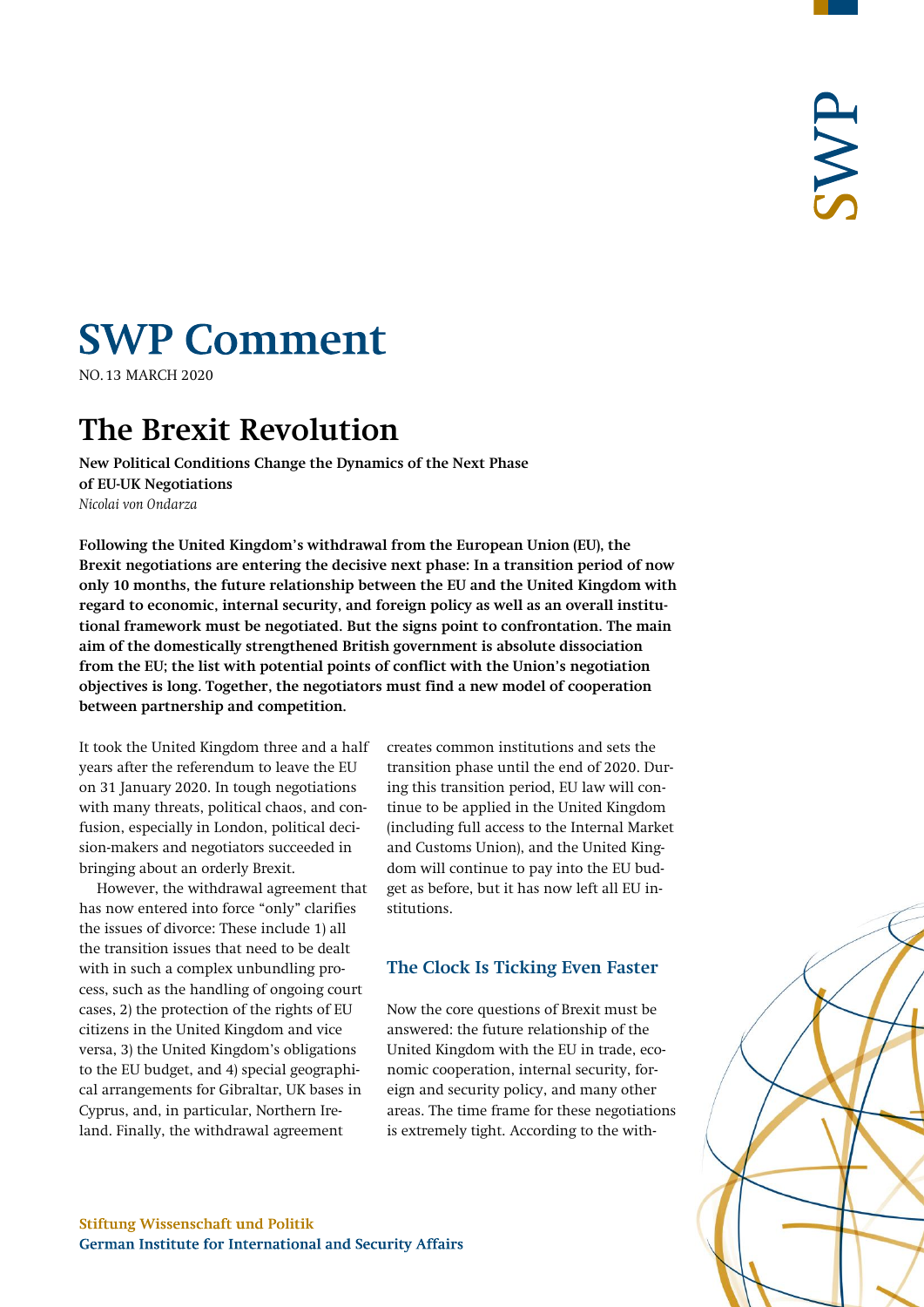drawal agreement, the transition period ends on 31 December 2020, within which period a new trade agreement between the EU and the United Kingdom is to be concluded, at the very least. Otherwise, the United Kingdom will leave the EU's single market and customs union without a follow-up agreement.

This is reminiscent of previous Brexit negotiations, which also had to take place within a certain period of time; otherwise, a no-deal Brexit would have been imminent. However, the current situation is different. For one, time is pressing, even more than before. Article 50 of the Treaty on European Union (TEU) sets a deadline of two years to negotiate a withdrawal agreement. Even these two years were not enough for the EU-27 and the United Kingdom to agree on the four "aspects of divorce", partly because of the political infighting in London. The deadline therefore had to be extended a total of three times in order to avoid a no-deal Brexit. The transition period of 11 months is considerably shorter. Moreover, negotiations on the future relationship touch upon many more policy areas. Just looking at trade, the average duration of recent negotiations for large EU trade agreements, such as those with Canada or Japan, has been just over five years.

The political dynamic of the negotiations are also different because, although the impact of a "no trade deal Brexit" is still regarded as significant, it is expected to be less impactful than a "no deal Brexit" would have been. After all, the United Kingdom has left the EU in an orderly fashion, and key issues of the transition have been resolved. Now, in the event of a failure to reach an agreement, "only" a reversion to the rules of the World Trade Organisation would remain, leading to the reintroducetion of customs duties, border controls, and all the economic consequences associated with them. Since the EU as a whole is much more important for the United Kingdom (about 49 per cent of British trade in goods) than vice versa (about 15 per cent of EU-27 trade in goods), the pressure on London to reach an agreement is, rationally speaking,

much greater. However, the political inhibitions in London about the risk of failure of negotiations are perceptibly lower than before the no-deal Brexit, which was feared to lead to more serious chaos. For parts of the British government, a no-trade-deal Brexit, now referred to by UK Prime Minister Boris Johnson as the "Australia" model, is at least an acceptable, if not preferred, outcome of the negotiations.

In addition, the conditions for extending the transition period are much more difficult. The negotiations under Article 50 TEU could be extended several times by unanimous vote, and such a decision could have literally been taken up to the very last minute before the deadline. The transition period, on the other hand, can only be extended once, at most until the end of 2022. More importantly, a decision on an extension under Article 132 of the withdrawal agreement must be taken by 30 June 2020. If it becomes apparent in autumn 2020 that no agreement on a trade agreement can be reached for the time being or that ratification is faltering, it will no longer be legally possible to extend the deadline. Finally, Johnson has categorically ruled out a request for an extension of the transition phase by the United Kingdom and has had this enshrined in UK law. Although Johnson could reverse course and call upon Parliament to change the law, the political costs would be high for Johnson, despite his now comfortable majority. At present, there is no indication that the Johnson government is willing to change course on its main aim to fully leave all EU rules behind on January 2021, although opposition politicians are starting to call for an extension of transition due to the coronavirus crisis.

# **The Domestic Victory of the Brexiteers**

The biggest change compared to the previous Brexit negotiations is the almost complete domestic political triumph of the Brexiteers under Prime Minister Johnson. After losing the general elections of 2017,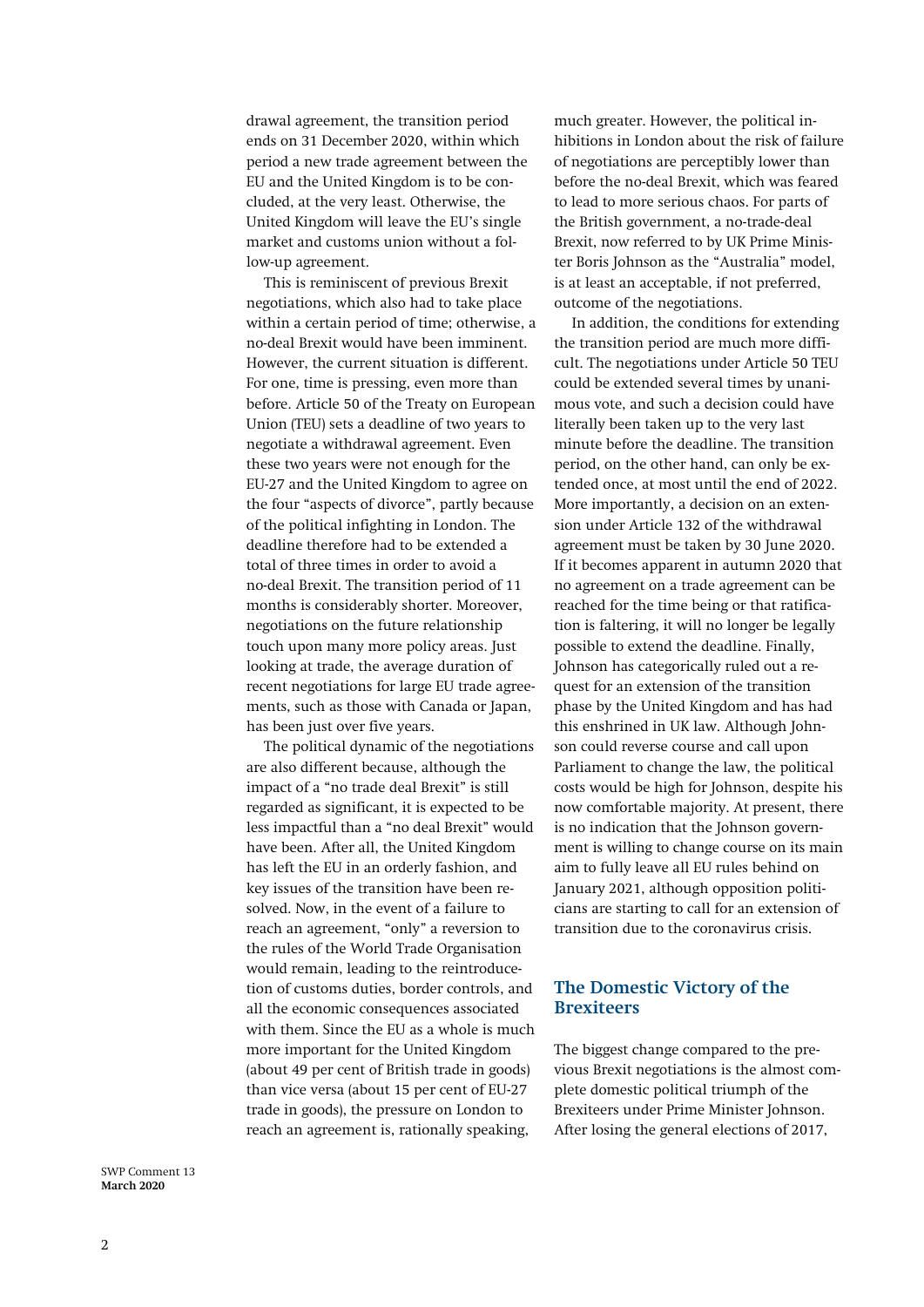following which Theresa May could only govern with the help of the Northern Ireland Democratic Unionist Party (DUP), the British government was without a majority of its own during one of its most complex foreign policy negotiations. The consequences are well-known: Theresa May lost more votes in the House of Commons than her five predecessors combined; Johnson, too, was only able to win a few procedural votes until the new elections in December 2019. Before that, there was only a majority in the House of Commons against a no deal Brexit, but not one in favour of any of the Brexit options or a second referendum.

Since the election victory of Johnson and his Conservative Party, however, the political conditions have been reversed. With his promise to "Get Brexit Done" and by uniting pro-Brexit voters behind his party, Johnson has achieved a triple success. Firstly, the Tories have now regained an absolute majority with 365 of 650 Members of Parliament (MPs). Johnson is no longer dependent on the DUP as a majority provider, while individual groups within the Tory parliamentary party can no longer cost him the majority. In addition, when the withdrawal agreement was ratified, he succeeded in ensuring that Parliament had less say in the agreement(s) on the future relationship than it has had on the withdrawal agreement.

Secondly, with his election victory, Johnson has ended the "civil war" in the Conservative Party over European politics that has lasted for more than 30 years. Prior to the 2016 referendum, the majority of conservative MPs were in favour of staying in the EU. This has now completely changed. By the end of 2019, there were only 22 Tory MPs who were prepared to vote in favour of the anti-no-deal legislation, against the instruction of party leadership. Johnson's decision to expel them from the parliamentary party cost him his majority in the autumn of 2019. However, none of these MPs made it back into the House of Commons in the new elections, whether they ran as independent candidates or for the Liberal Democrats. The signal to the party is unmistakable – there will be no more

rebellion against Brexit policy from within the Tory party.

Thirdly, Johnson has a free hand in domestic politics, at least temporarily. The British political system gives a prime minister with an absolute majority a high degree of power, in particular when compared to federal systems, such as in Germany. In addition, both the Labour Party (reduced to 202 MPs) and the Liberal Democrats (11 MPs) have lost their party leaders. The internal processes to determine the succession will run until April (Labour) or even July (Liberal Democrats). Shaken to their core by their respective electoral defeats, neither party is in a position to present an effective opposition. In addition, the civil society "Remain" movement had, until January 2020, concentrated solely on a second referendum, mobilising large crowds for impressive demonstrations across the country. However, now that the United Kingdom has left the EU, the previous "people's vote" campaign lacks a political strategy, partly because the demand for a return to the EU can be regarded as unrealistic for years to come. This means that the British government can now pursue its own Brexit policy without almost any domestic political barriers.

# **Setting Itself Up for Confrontation**

With this new power, the British government is gearing up for a confrontation with the EU. To this end, Johnson, unlike Theresa May, has from the beginning relied on declared Brexit supporters in his cabinet. All the members of the government are now proven Brexiteers, many of whom campaigned for withdrawal from the EU even before the 2016 referendum. In particular, the UK Treasury, which traditionally tends to be pro-single market, is being geared to support a hard Brexit. In contrast to his predecessors, the new Chancellor of the Exchequer, Rishi Sunak, emphasises the advantages of a clear break from the EU. Instead of resistance from the cabinet, the central ministerial posts are now occupied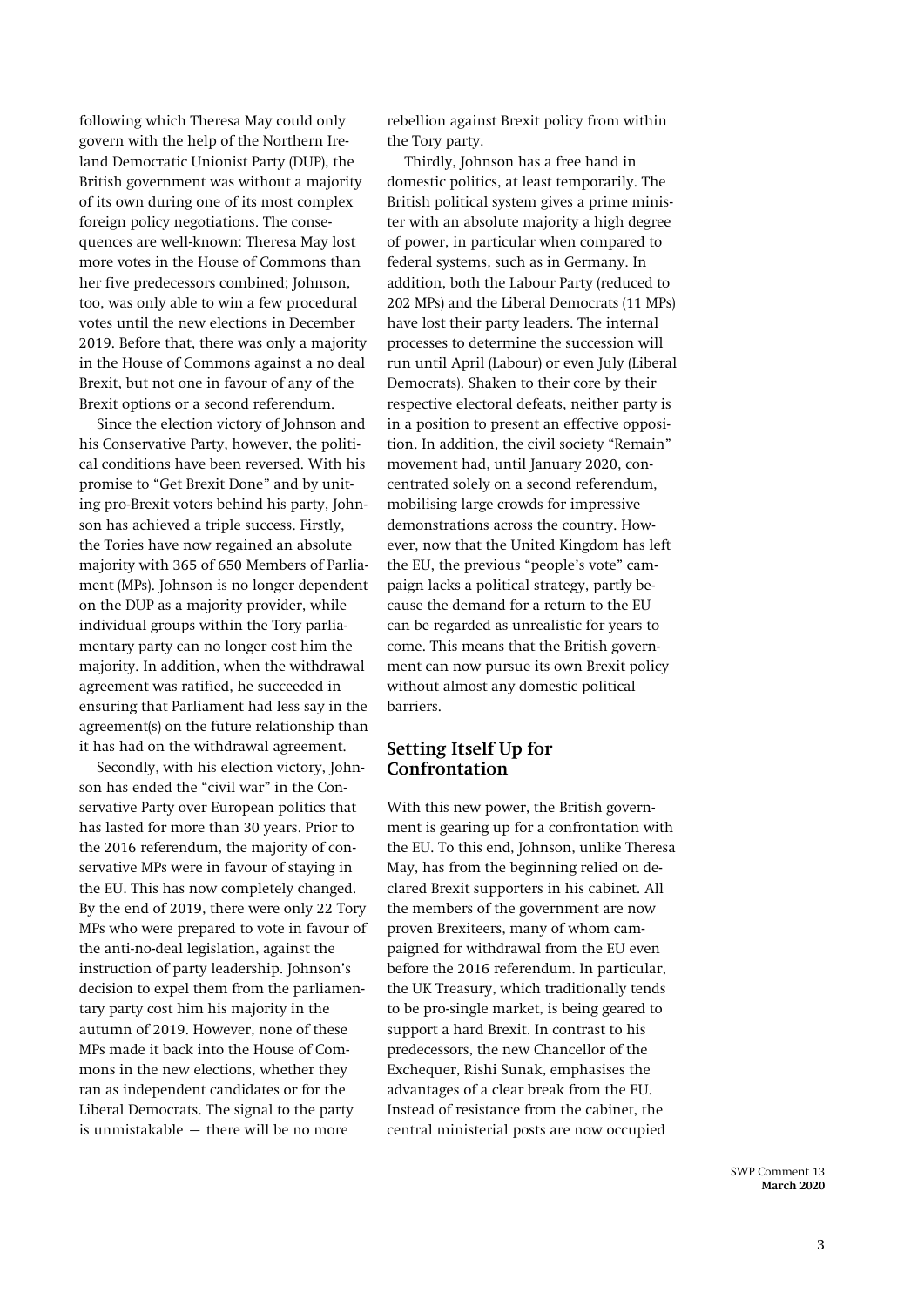by politicians who reject any deeper institutionalised cooperation with the EU. The Brexit revolutionaries of the "Vote Leave" campaign have thus taken control of the Conservative Party, the government, and Parliament.

Under these conditions, a strategy for post-Brexit relations is already emerging, which is primarily based on confrontation and complete separation from the EU. The prevailing narrative among Brexit supporters is that, in the first phase of Brexit negotiations, the United Kingdom was, in their view, humiliated because the British government did not want to, or could not, credibly threaten to break off the negotiations. In line with this basic understanding, the British government has already threatened to break off the negotiations if no progress in their favour is apparent by June 2020.

Following the Brexit vote, a wide range of potential models of cooperation were discussed: from the Norway/European Economic Area (EEA) model with extensive access to the internal market, to a customs union, all the way to a traditional free trade agreement. Theresa May wanted to negotiate an interim solution and at least maintain the frictionless movement of goods – and was prepared to accept EU standards for this. Among others, the then UK Foreign Minister Boris Johnson resigned in protest because, in his view, a Brexit without regulatory freedom and a trade policy of its own was not a proper Brexit.

In this sense, his government has abandoned the goal of maintaining frictionless trade in goods and emphasises the need for regulatory freedom. It wants a standard trade agreement and rejects any obligation to maintain or align with EU standards. British companies are already being prepared for the reintroduction of border controls with the EU from 2021 onwards, even if a trade agreement is concluded.

# **Regional Tensions**

Aside from economic constraints, there is one potentially limiting factor on the British government's hard Brexit policy: Brexit fuelled regional tensions within the United Kingdom. In January 2020, the regional parliaments of three of the four nations of the United Kingdom – Wales, Scotland, Northern Ireland, the latter even unanimously – voted against the withdrawal agreement. The British government, however, was legally able – and politically willing – to override them. The regional governments and parliaments also have no veto position in the negotiations on the future relationship.

Nevertheless, the British government will have to weigh up a political trade-off. Northern Ireland deserves special attention: After three years of deadlock, power-sharing has been restored, and a new Northern Ireland Executive was able to be formed in early 2020. However, the peace process remains fragile, and the surprise election success of Sinn Féin in the Republic of Ireland has put the issue of Irish reunification on the agenda once again. Crucially, due to the Northern Ireland Protocol in the Withdrawal Agreement, Northern Ireland will continue to apply EU rules on goods, VAT, and state aid, for example. These measures were agreed to keep the border between Northern Ireland and the Republic of Ireland open. In consequence, however, the more that the United Kingdom withdraws from the single market of the EU, the more border controls will become necessary between Northern Ireland and the rest of the United Kingdom. In the case of a very hard Brexit, the British government would have to accept that this will boost demands for a "border poll" in Northern Ireland.

At the same time, the conflict between the Scottish Executive and the Johnson administration is one of the UK's central political battles of 2020. Moving towards a hard Brexit, contrary to the 62 per cent of Scots who voted "Remain", has significantly strengthened the independence movement. Brexit has now become a key argument for the proponents of Scottish independence. In several polls at the beginning of 2020, a (slim) majority of Scots were in favour of independence. In January 2020, the Scottish Parliament launched legislation for a second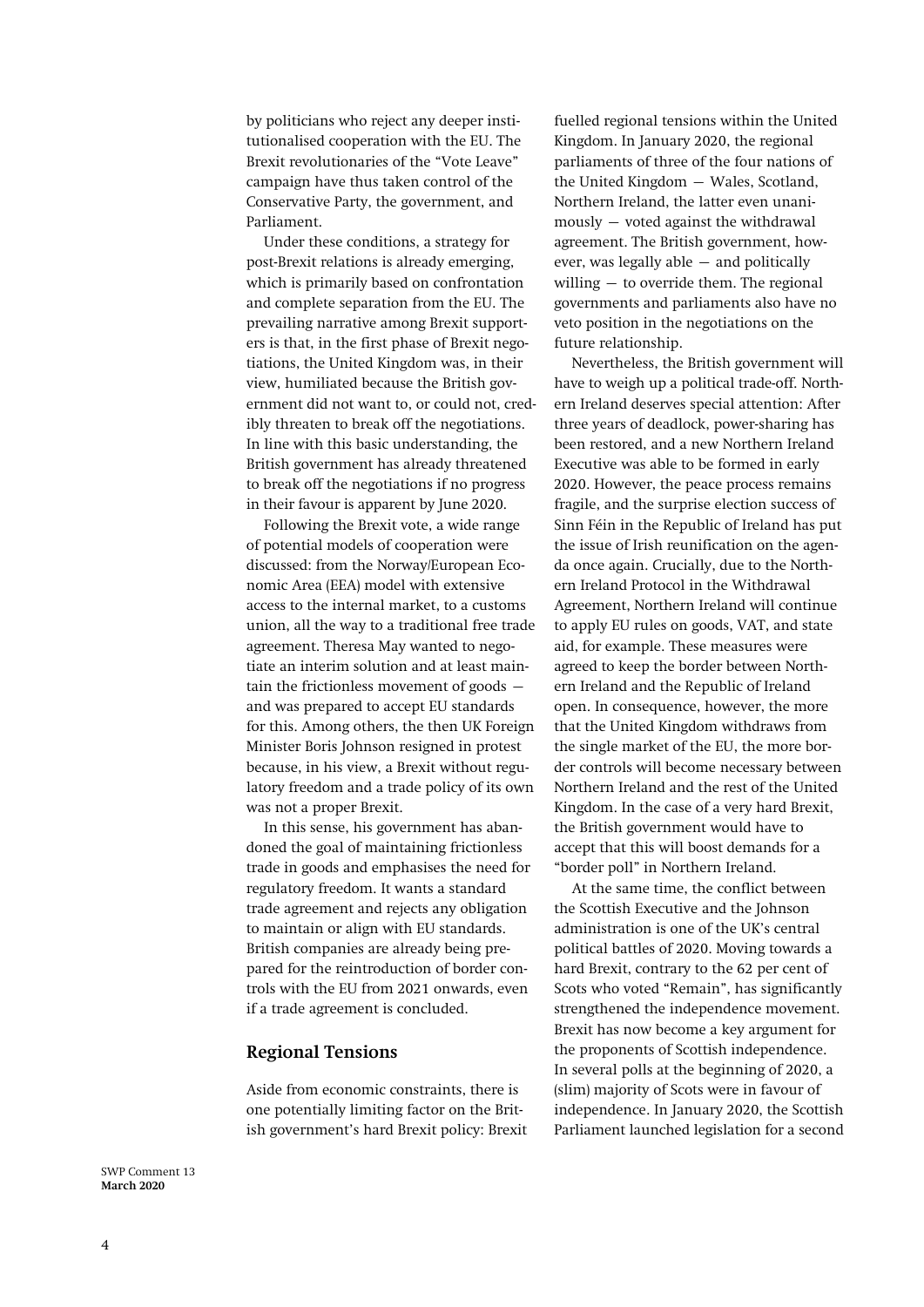independence referendum. Legally, Scotland can only organise a binding referendum with the consent of the British Parliament – something that the Conservatives have already rejected. However, this blockade attitude will be politically difficult to sustain if the Scottish National Party wins the Scottish elections in 2021. In order to keep the United Kingdom together, the British government should actually take Northern Ireland and Scotland into consideration – but so far it has tended to be confrontational, especially with regard to Scotland.

# **Main Areas of Conflict**

At every stage of the Brexit negotiations to date, the EU and the British government have emphasised their common desire to negotiate an "ambitious, broad and deep partnership". But now at the beginning of the transition period, the signs are pointing to confrontation. Both sides had previously agreed on the outlines of future relations in the (non-binding) Political Declaration, which was adopted in parallel with the withdrawal agreement. The original Political Declaration was agreed in 2018, but Johnson also renegotiated parts of it with the EU-27 and explicitly consented to its content. Since then, however, both sides have set their respective negotiation aims, revealing many areas of conflict.

#### **Difficult Trade Negotiations**

The first area is economic partnership. At its core, the EU remains an economic community, and 47 years of economic integration have contributed to close economic ties with the United Kingdom. The basic aim is to regulate market access in all sectors that have been covered by EU membership so far – goods, capital, financial and other services, data, public procurement rules, mobility of persons, transport, aviation, energy, fisheries, and more.

In principle, both sides are interested in a standard trade agreement to preserve

their respective autonomy. However, they have fundamentally different ideas about this: The EU is striving to include provisions on fair competition (level playing field) in a standard free trade agreement. Not only are existing EU standards to be protected, but a procedure for aligning to new EU standards is also to be created in particularly critical areas. This goes beyond the provisions of previous EU trade agreements. The EU-27 justify this with the depth of market access (zero tariffs, zero quotas), the economic weight of the United Kingdom, and its geographical proximity.

The British government, on the other hand, wants a free trade agreement based on the model of the Comprehensive Economic and Trade Agreement (CETA) between the EU and Canada; it also rejects any obligation to maintain, or even dynamically align to, EU standards. Nevertheless, it wants (unlike Canada) zero tariffs without exceptions and, with cooperation from regulatory authorities, to keep nontariff barriers to trade as low as possible.

Other lines of economic conflict lie in fisheries policy and financial services. For the former, the EU mandate aims to maintain access to British territorial waters and retain fishing quotas. In contrast, Brexit supporters are keen to regain control of their own fisheries policy. The Johnson government therefore wants to negotiate a separate bilateral agreement on fisheries with the EU, allowing for annual flexibility as an "independent coastal state", similar to Norway, and to determine better conditions for its own fishermen. According to the Political Declaration, which provides for an agreement on fisheries by June 2020, the EU wants to make this a litmus test of Britain's willingness to compromise.

The situation is to some extent reversed with regard to access to financial market services. The British government has dropped the goal of maintaining full access to the EU single market for financial service providers from London. Nevertheless, it wants the EU to create a permanent equivalence for financial services in order to secure long-term access to the EU market for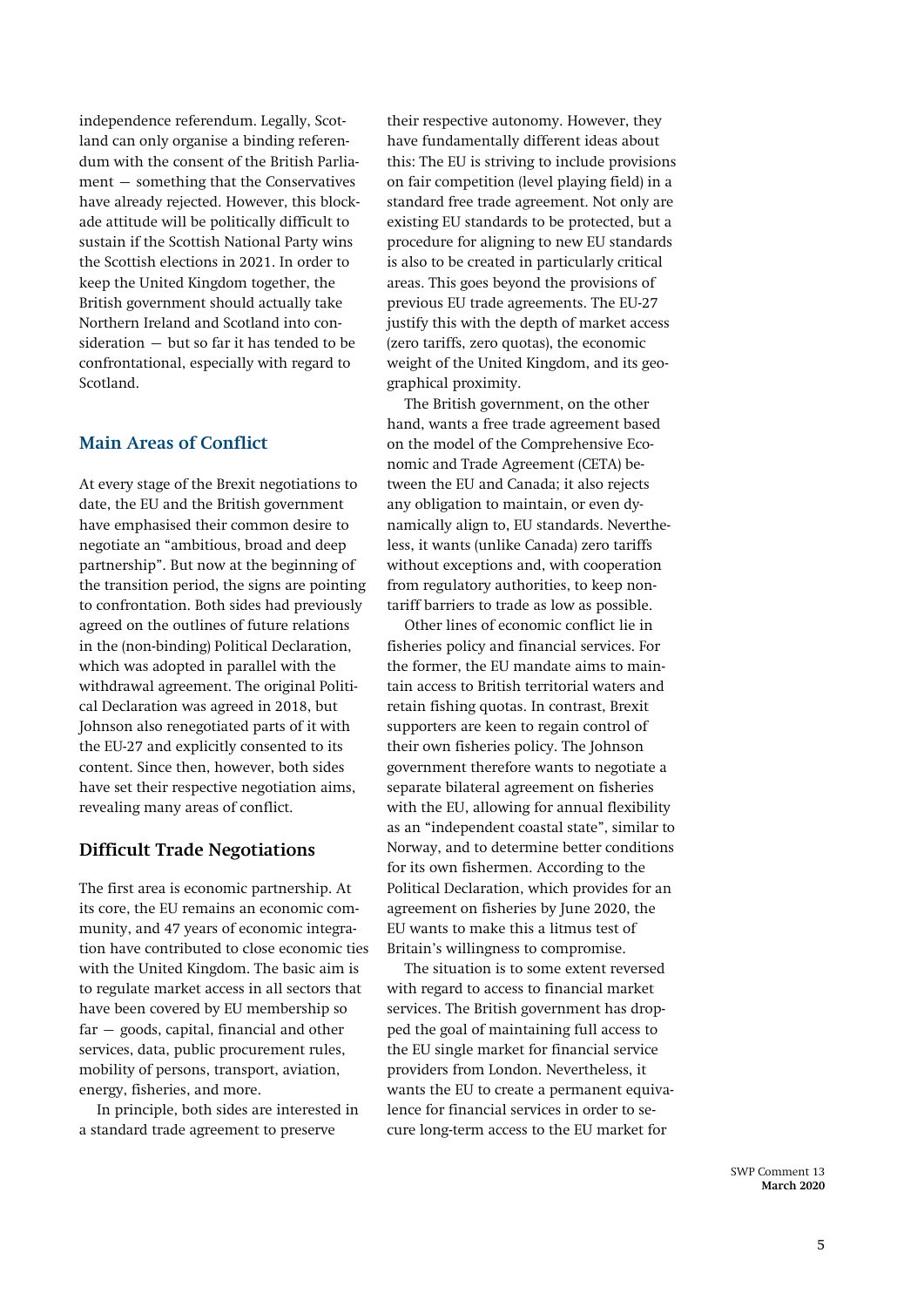the City of London. The EU-27, however, insist that equivalence decisions are unilateral, and that it must be able to reverse them at any time in order to protect the EU financial market in case of doubt. In the Political Declaration, the Union committed itself with "best endeavour" to complete the equivalence assessment by June 2020.

# **Internal Security**

The second area is cooperation on justice, home affairs, and migration policy. The critical issues here are to develop (more limited) instruments for data exchange, operational cooperation between law enforcement authorities, judicial cooperation in criminal matters, and cooperation in the fight against organised crime and terrorism. As an EU member, the United Kingdom has occupied a paradoxical position in this policy area. On the one hand, in developing EU justice and home affairs policy, it has negotiated for itself extensive opt-out rights and was not a member of the Schengen Area; on the other hand, it has participated in a large part of the measures of justice and home affairs policy by way of opt-in. In practice, the United Kingdom therefore has often been a driving force when it comes to closer justice and home affairs cooperation within the EU.

According to the Political Declaration, both sides want "close, mutual and reciprocal" cooperation in this field. The potential for conflict concerns the balance between access to EU databases and the binding effect of standards under European law, for example in data protection. London also wants "pragmatic" cooperation, but only as long as it is ensured that the United Kingdom is not bound by EU law and is not subject to the jurisdiction of the European Court of Justice (ECJ). In contrast, the EU-27 want to make the exchange of data dependent on the extent to which the United Kingdom undertakes efforts to comply with European data protection standards. The EU also makes cooperation on internal security conditional on the United Kingdom remaining a member of the European Convention

on Human Rights (ECHR), which the British government, like all legal obligations, rejects, although the United Kingdom itself is a founding member of the ECHR.

#### **Foreign and Security Policy**

A third important area of negotiation is cooperation on foreign policy, security, and defence. Here the need to find a new way of working together is even more pressing: The greatest value of EU foreign and security policy is in the permanent coordination of EU member states. Although EU law continues to apply in the United Kingdom during the transition, the United Kingdom has already left the EU institutions. It no longer participates in EU coordination, neither in Brussels nor in international organisations such as the United Nations or in third countries. The United Kingdom is therefore no longer sitting at the table  $-$  to the detriment of both sides – when coordinating in the EU format on how to deal with Russia, Syria, Turkey, China, Libya, Iran, and the Western Balkans.

According to the Political Declaration, Brussels and London aim for "ambitious, close and lasting cooperation", which includes the establishment of structured consultation formats, consultations on sanctions, the possibility of British participation in EU operations, the development of defence capabilities, and the exchange of intelligence information. However, London has already scaled back its ambitions in this regard and wants to do without institutionalised foreign and security policy cooperation with the EU altogether. Accordingly, the British government will try to switch to bilateral and multilateral cooperation, in particular with Paris, Berlin, and Warsaw, as well as with NATO. This is also a challenge for Germany, which will have to weigh its interest in keeping the United Kingdom aligned with European foreign and security policy, for example on Iran, with its interest in strengthening the EU as a foreign policy actor.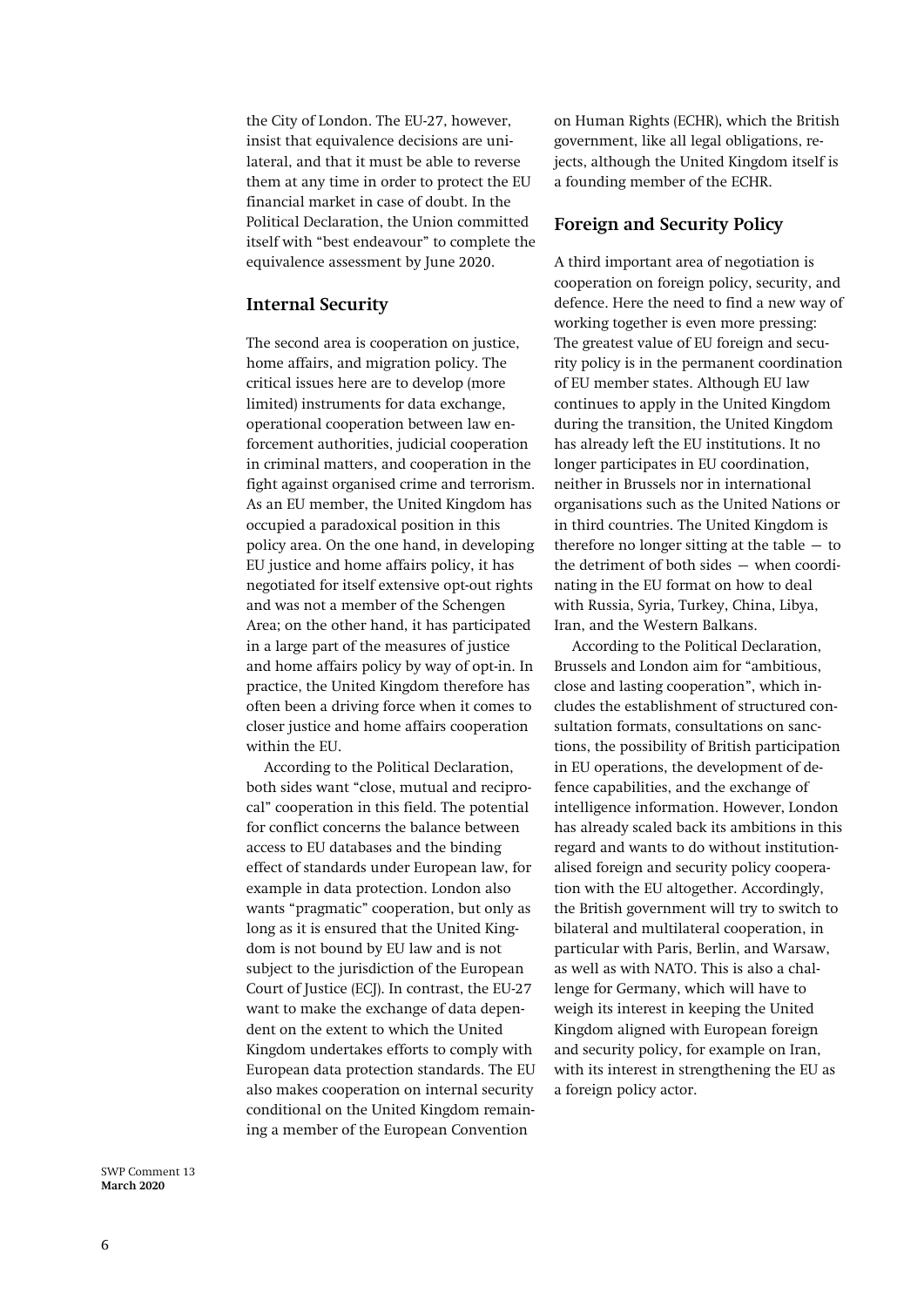# **Essential Governance Issues**

Fourthly, the EU and the United Kingdom will need to negotiate new governance structures, that is, an institutional framework that brings together the various areas of cooperation. The EU is therefore aiming for an Association Agreement that covers as much of the EU-UK cooperation as possible. According to the Political Declaration, this institutional framework should include a standard dialogue format at all levels, a parliamentary exchange format, and a dispute settlement procedure. The latter is particularly important in order to enforce possible agreements on a level playing field. In its own mandate, however, the United Kingdom aims for a series of agreements that are not directly connected by a joint governance framework.

The withdrawal agreement already provides for a dispute settlement procedure. If one of the parties fails to comply with its obligations, an arbitration panel may be convened. In case of disputes relating to EU law, the ECJ must be consulted and its rulings are then binding for the arbitration panel. In the event of continued breaches of obligations under the withdrawal agreement, the EU – or the United Kingdom, for that matter  $-$  may, after no solution is reached over a six-month period, suspend all rights under the withdrawal agreement, or even any other agreement between the two partners. The EU wants to anchor a comparable "guillotine clause" for all areas of the future agreement, including the competence of the ECJ in matters relating to Union law. In addition, the EU mandate provides that the parties to the contract may impose sanctions immediately after a violation and not at the end of a lengthy arbitration procedure. This would enable the EU to sanction British violations of EU standards or agreements on fisheries policy directly, or at least to signal the use of sanctions.

Due to their cross-cutting nature, institutional issues are likely to be the most difficult part of the negotiations. London strictly rejects any jurisdiction of the ECJ over Brit-

ish law; rather, it wants to orientate itself on the dispute settlement provisions of CETA. The ECJ has no role to play in this, and the possibilities for sanctions are much more limited. In addition, instead of an overarching association agreement, the British government wants a series of individual contracts that are not linked by a common institutional framework. But only the binding nature of the dispute settlement measures will decide how robust the agreements on regulatory standards or data protection are.

The fifth and final aspect that will weigh on the negotiations is the implementation of the protocol on Northern Ireland. As a reminder, the biggest political conflict in the final phase of the Brexit negotiations concerned how to deal with Northern Ireland. Unlike Theresa May, Boris Johnson has accepted a solution whereby Northern Ireland will continue to be bound by EU single market rules on goods after the transition period, whereas any customs duties will be due on the importation of goods from Great Britain into Northern Ireland if the goods are "at risk" of being traded in the EU. This compromise, worked out under high political and time pressures, must now be implemented by 31 December 2020. However, both sides interpret the obligations very differently: Whereas the EU assumes the necessity of border controls in the Irish Sea, Johnson and his government publicly deny this. Whether the EU and the United Kingdom find a common interpretation – and how well implementation then works – will affect mutual trust in the negotiations on future relations.

# **Between Competition and Partnership**

The analysis shows that the next phase of Brexit negotiations are taking place under completely different political conditions. In the first phase of the negotiations, the EU-27 appeared united and were able to largely dictate their exit conditions to a divided Britain. In the second phase of the negotia-